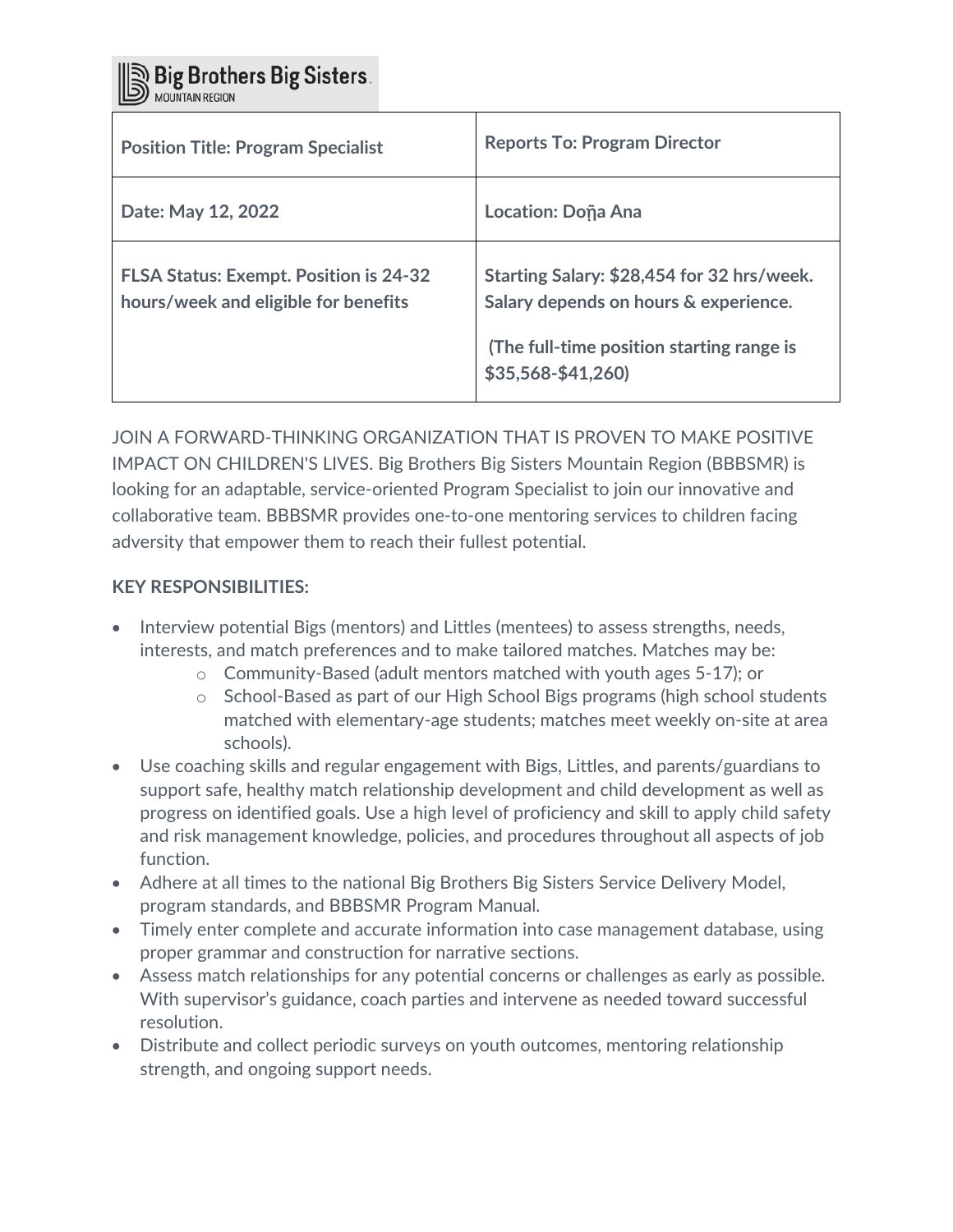

- Work collaboratively with team to assure fidelity to program standards while using flexibility and creativity in meeting match and family needs. Help families identify and connect with additional community supports as needed.
- Attend agency events to support families and program growth. These often occur during evenings or weekends, requiring schedule flexibility.
- Travel throughout Doña Ana, Luna, and Grant Counties to support BBBSMR programs and matches; occasionally travel to Santa Fe or other counties served by BBBSMR for events or coverage.
- Work collaboratively with the BBBSMR team to support high-quality, one-on-one mentoring throughout the service areas.

# **JOB QUALIFICATIONS:**

Our ideal candidate is a dynamic, adaptable relationship-builder with strong critical thinking, coaching, and organizational skills, and who has prior experience working in a child or youth-serving setting.

We understand that well-qualified applicants may not meet every qualification listed. If you believe you are well-qualified and have the right experience to perform the duties of this position, please apply!

- **Education:** Must have a bachelor's degree or be within 6 months of completing degree at time of hire.
- **Customer-Focus:** Demonstrated ability to build rapport and strong working relationships with diverse individuals, including families, volunteers, and team members ("customers"). Independently anticipates customer needs and identifies potential solutions; consistently meets customer needs.
	- o Experience developing and managing family-led relationships with children and adults.
	- o Experience with intake, interviewing, assessment, and case management.
	- o Knowledge of child safety and mandatory reporting requirements, alignment with an asset-based approach to supporting young people and volunteers.
- **Written and Verbal Communication:** Has active and attentive listening skills; adapts communication content and delivery to individual needs. Openly and diplomatically expresses opinion. Translates what is heard, observed or assessed into documentation that is accurate and concise; clearly communicates key information to others with a need to know. Adeptly adjusts communication content and delivery to fit different perspectives, needs, backgrounds, cultures, and styles.
	- o Proficient in case management documentation.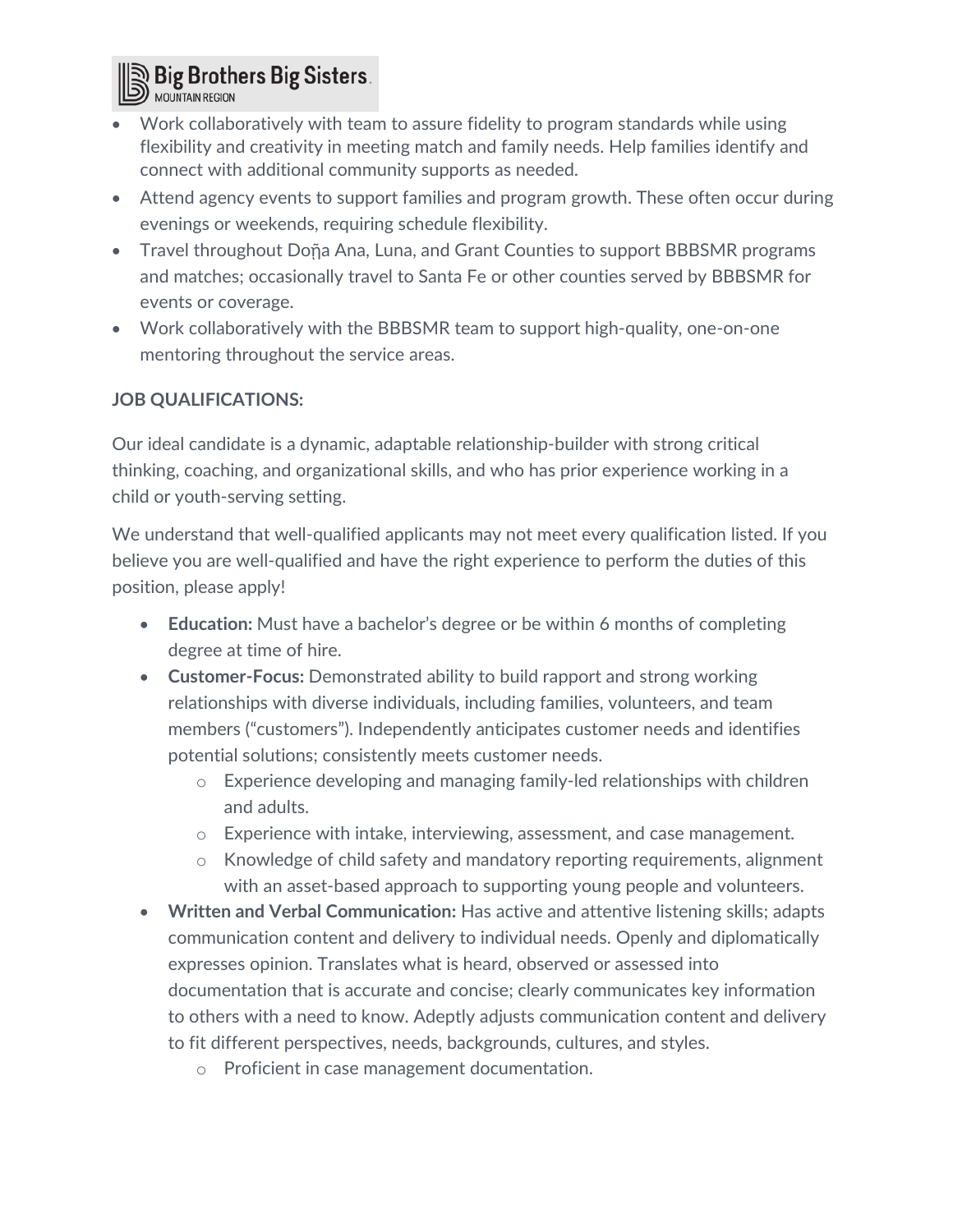

- o Special consideration for candidates fluent in Spanish able to communicate clearly and effectively with Spanish-speaking families and volunteers.
- **JEDI:** Demonstrated commitment to advancing justice, equity, diversity, and inclusion.
- **Continuous Improvement:** Able to identify and apply "best practices" in own work. Plans and organizes work effectively. Adapts work practices to meet goals and deadlines. Persists in the face of obstacles or setbacks. Accepts responsibility for quality and outcomes of own work.
- **Planning and Organizing:** Effectively manages time, consistently meets deadlines, and uses resources creatively and efficiently.
- **Resiliency and Flexibility:** Understands trauma-informed care principles; adaptable and flexible in a changing environment; solution-builder; remains calm, supportive, and professional in potentially difficult or emotionally charged interpersonal interactions.
- **Strategic Alignment:** Sets and achieves individual goals that align with role and organization's strategic plan or goals. Acts with an understanding of how own actions and decisions affect others' roles and program outcomes.
- **General Office Skills:** Proficient in MS Teams and Office: Word, Excel, Outlook. Adept at learning new systems and processes.

Must complete Big Brothers Big Sisters Program Specialist certification within 30 days of start date. Reliable vehicle required for reimbursed travel to partner sites, match activities, and other occasional needs.

# **COMPENSATION & BENEFITS:**

# **In addition to training and a supportive work culture, BBBSMR offers employees:**

- Paid Holidays
- Up to four weeks of Paid Time Off (PTO) per calendar year to include paid sick leave
- Retirement Plan (403B) with employer match
- Health Insurance
- Dental Insurance
- Life & ADD Insurance

BBBSMR supports a hybrid work model (part-time in office, part-time remote/work from home) based on position requirements, supervisor approval, and telework agreement.